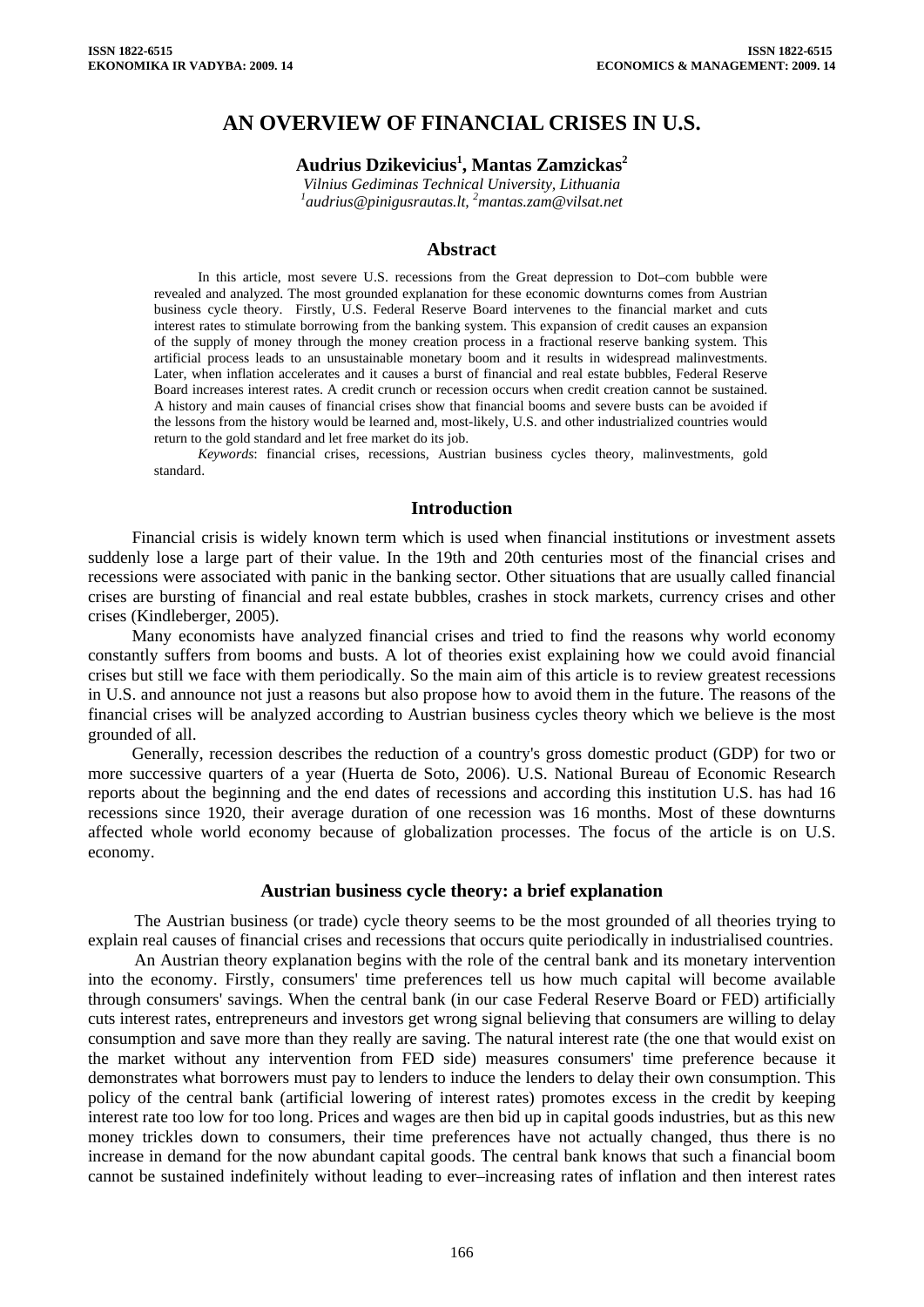are simply increased. Financial market begins to feel credit crunch and this increased supply of unwanted capital goods, or malinvestment, must then be liquidated. This liquidation is then followed by a recession or depression, which is the economy's healing period, helping to reallocate the factors of production to more productive and efficient ways of satisfying customer needs (Hayek, 2008; Mises, 2006; French, 1992).

During economic downturns many economists and people blame capitalism, but we have to understand that artificial lowering of interest rates, printing money (un-backed banknotes) out of thin air, bailout plans and nationalization of financial institutions – all of them are the features of centrally planned economy, not capitalism or market economy. And nevertheless, these government interventions repeat over and over again through the modern history and no lessons are learned. Sir Winston Churchill once observed: "Those who fail to learn from history are doomed to repeat it". So its time to learn to all of us the lessons in order to rethink the very way of economy regulation for the sake of a long-term and sustainable growth of economics with all positive consequences to all of us.

### **Great Depression**

The Great Depression was an economic downturn in most industrialized areas of the world that started in 1929 and ended somewhere about 1939 (the end year in U.S. was 1933). It was the longest and most severe depression ever experienced by the industrialized Western world. In U.S. this depression started with stock market collapse on October 29, 1929, known as Black Tuesday.

The Great Depression, directly or indirectly, affected every country, rich or poor – market prices and profits, international trade, personal income plunged by half to two–thirds. The biggest influence of the crisis felt hard industrialized cities. Construction sector was almost halted by 80%. Rural economy suffered from very low crop prices, which fell by about 60%. During Great depression 25% of Americans were unemployed (Rothbard, 2000).

U.S. government and business spent much more in the first half of 1930 than in the corresponding period of the previous year. But different situation was on consumer's side because most of them suffered severe losses in the stock market the previous year so most consumers reduced their expenditures by 10%.

In the beginning of 1930, FED tried to stimulate economy and credit was available to most American citizens with low interest rates, but people didn't want to increase their debts by borrowing so credit market was in stagnation. People income was stable in early 1930 but still by May 1930 car prices fell to below the levels of 1928. Income drastically began to drop in 1931. U.S. economic downturn started pulled down most other countries in the world, especially it effected Europe and Canada. With Smoot-Hawley Tariff Act of 1930 U.S. government intervened to the market and tried to shore up economy by rising tariffs on over 20,000 imported goods to record levels, but it gave negative effect, because many countries retaliated with their own increased tariffs on U.S. goods and American exports and imports slumped by more than half. Generally, world trade declined by 66% between 1929 and 1934 and this government intervention just created more tension and prolonged depression period. Many economists agreed that the end date of depression was March 4 of 1933 when Franklin Roosevelt was inaugurated and spearheaded of the Emergency Banking Relief Act (or simply "Bank holiday"). The act allowed a scheme that would close down insolvent banks, reorganize them and reopen those banks strong enough to survive. About two–thirds of U.S. banks quickly reopened under this act, and confidence in banking institutions was somewhat restored. On April 5 of the same year President Roosevelt signed Executive Order 6102. This order allowed a plan that required holders of significant quantities of gold to sell their gold to the government at the prevailing price of \$20.67 per ounce. Directly after this sale, the price of gold from the treasury for international transactions was increased to \$35 per ounce. The U.S. government thus made nearly 15 dollars profit per ounce, and devalued the dollar by 69.3% (Rothbard, 2000; Hall *et. al.*, 1998). And then U.S. started to use gold standard.

 What were opinions of different economists regarding causes of the Great depression? Austrian economist, 1974 Nobel Prize laureate, Friedrich August von Hayek with American economist Murray Rothbard explained main reasons of the Great depression. According to them, the main reason was the expansion of the money supply in the 1920s that led to an unsustainable credit–driven boom. These two economists blame Federal Reserve Board (FED) for printing money out of thin air and inflating money that led to an unsustainable boom in both asset prices (stocks and bonds) and capital goods (Hayek, 2008; Rothbard, 1969). In 1928, FED tried to suppress this boom by raising interest rate but it was far too late and, in the Austrian economists' view, a downturn was inevitable.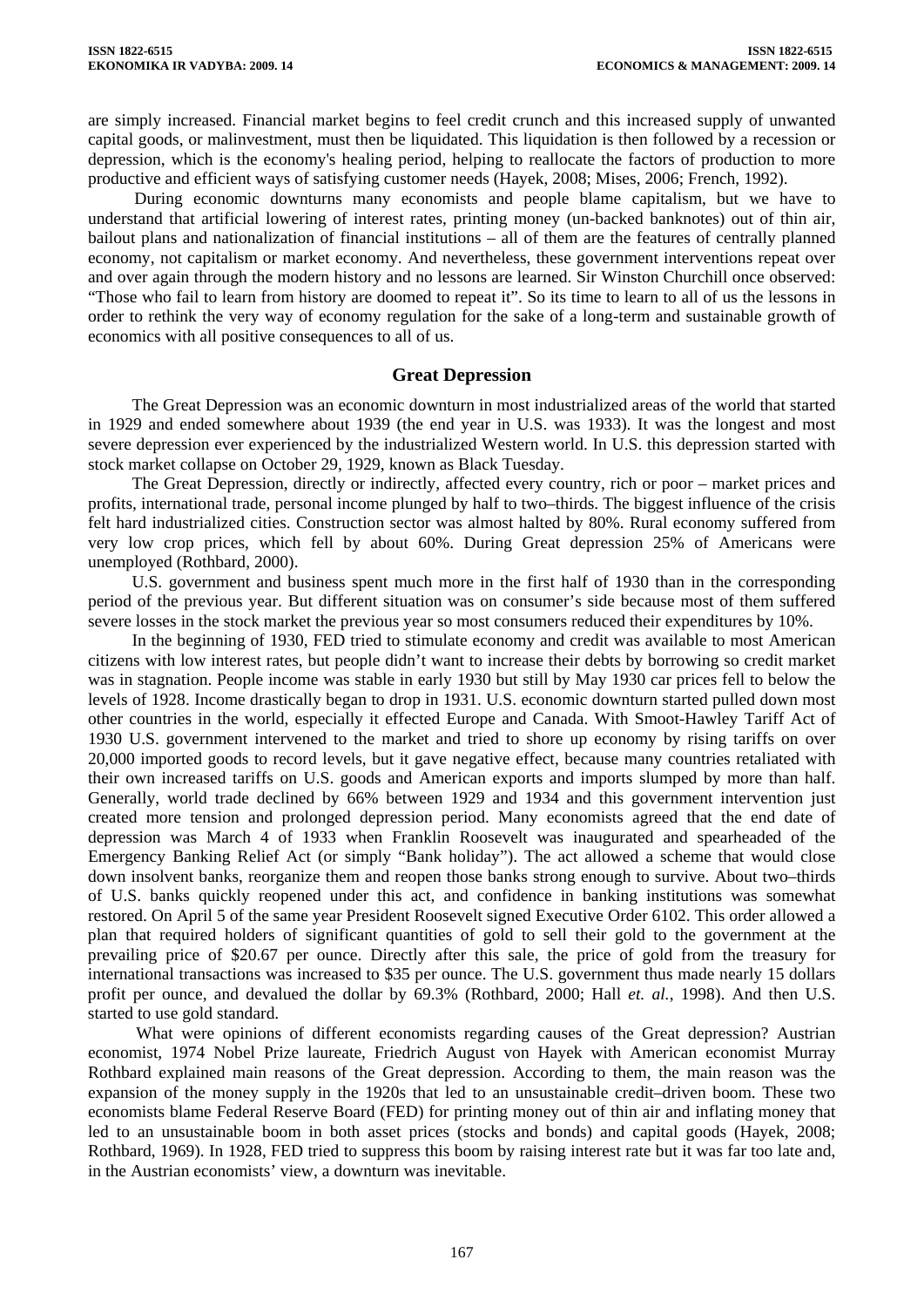American economist Milton Friedman and current chairman of FED Mr. Ben Bernanke assert that the Great Depression was caused by monetary contraction and continuous crisis in the banking system. M. Friedman thinks that FED, by not acting, allowed the money supply to shrink by one–third from 1929 to 1933 and it caused the stock market crash on Black Tuesday. Also the economist say that if FED had provided emergency bailout to these key banks, or simply bought government bonds on the open market to provide liquidity and increase the quantity of money after the key banks fell, all the rest of the banks would not have fallen after the large ones did, and the money supply would not have fallen as far and as fast as it did (Friedman, 1971).

Austrian theory supporter M. Rothbard criticizes M. Friedman's statement that FED failed to inflate the supply of money, because from February to July 1932 central bank bought \$1.1 billion of government securities, increasing its total holdings to \$1.8 billion (Rothbard, 1969). Also M. Rothbard adds that American people at downturn period lost faith in the banking system, most of the money was kept at home and this factor was beyond the control of FED.

These Great depression facts demonstrates that FED ignored free market principles and tried to stimulate economy by low interest rates from Post–World War I period, but this intervention caused just malinvestments and price inflation which had to be eliminated during downturn. But, unfortunately, FED intervened to the market again by buying government securities and inflating dollar and this misleading actions just prolonged Great depression.

#### **Recession of 1953**

In U.S. this economic downturn began in the second quarter of 1953 and continued till the first quarter of 1954. It is estimated that the total recession cost roughly \$56 billion but of course this recession is not comparable with the Great depression, which was the longest and most severe depression the industrialized Western world ever experienced. The reasons of this recession began from Post–World War II period when immigration level in U.S. started to increase in high rates and it induced a massive living house building boom. Between 1945 and 1951 the housing boom was supported by low interest rate (roughly 1.5%) and number of new housing started to increase from 937,000 in 1946 to 1,692,000 in 1950 (construction of the living houses accounted for 7.1% of real GDP in 1950) (French, 1997). The problem is that FED stimulated economy just by printing money out of thin air, but not from savings or investments. During this period was made too many malinvestments (housing) and it artificially increased house prices. Furthermore, in 1950 U.S. began military actions in Korean War and it required huge amount of money. So inflation rate increased and reached 8%.

If we compare recession of 1953 with the Great depression, few similar facts can be determined – firstly, FED intervention to free market by fixing low interest rate to stimulate the economy which led to high rate of inflation. Then U.S. Central bank started to fight with the inflation – raised interest rates and again it caused downturn of the economy. These actions of FED led to an increase in consumer expectation of an inevitable recession of 1953, but this economic slump wasn't so deep because of the established gold standard. As Austrian economics explained after artificially created boom from Post–World War II period inevitably came a severe economic downturn, which was originated by FED intervention into free market.

### **Oil crisis of 1973**

The oil crisis began on October 15, 1973, when the members of OAPEC (Organization of Arab Petroleum Exporting Countries) declared an oil embargo in response to the U.S. and Western countries decision to support the Israeli military during the Yom Kippur war. The effects of the embargo were immediate and in 1974 oil prices suddenly rose from \$3 to \$12 per barrel. It was the largest energy crisis in the history of world. OAPEC used the embargo in this way as a political tactic, the world's largest consumer of oil perceived the power that they had over the world through oil. U.S. oil imports from the Arabian countries fell from 1.2 million barrels to 19,000 barrels per day (Barsky *et. al.*, 2004). The shortage of oil was shattering to the Western economies leading to the crisis of stagflation.

Furthermore, by the early 1970s, high government spending due to the Vietnam War led to high inflation in the U.S. Besides that, U.S. increased its budget and trade deficits to foreign partners so in August of 1971 President Richard Nixon decided that the United States would no longer exchange dollars for gold – it was the end of the gold standard in U.S. After this decision more and more dollars were printed out of thin air (an increase of 10%) and then this money was sent overseas, to pay for the military expenditures (French,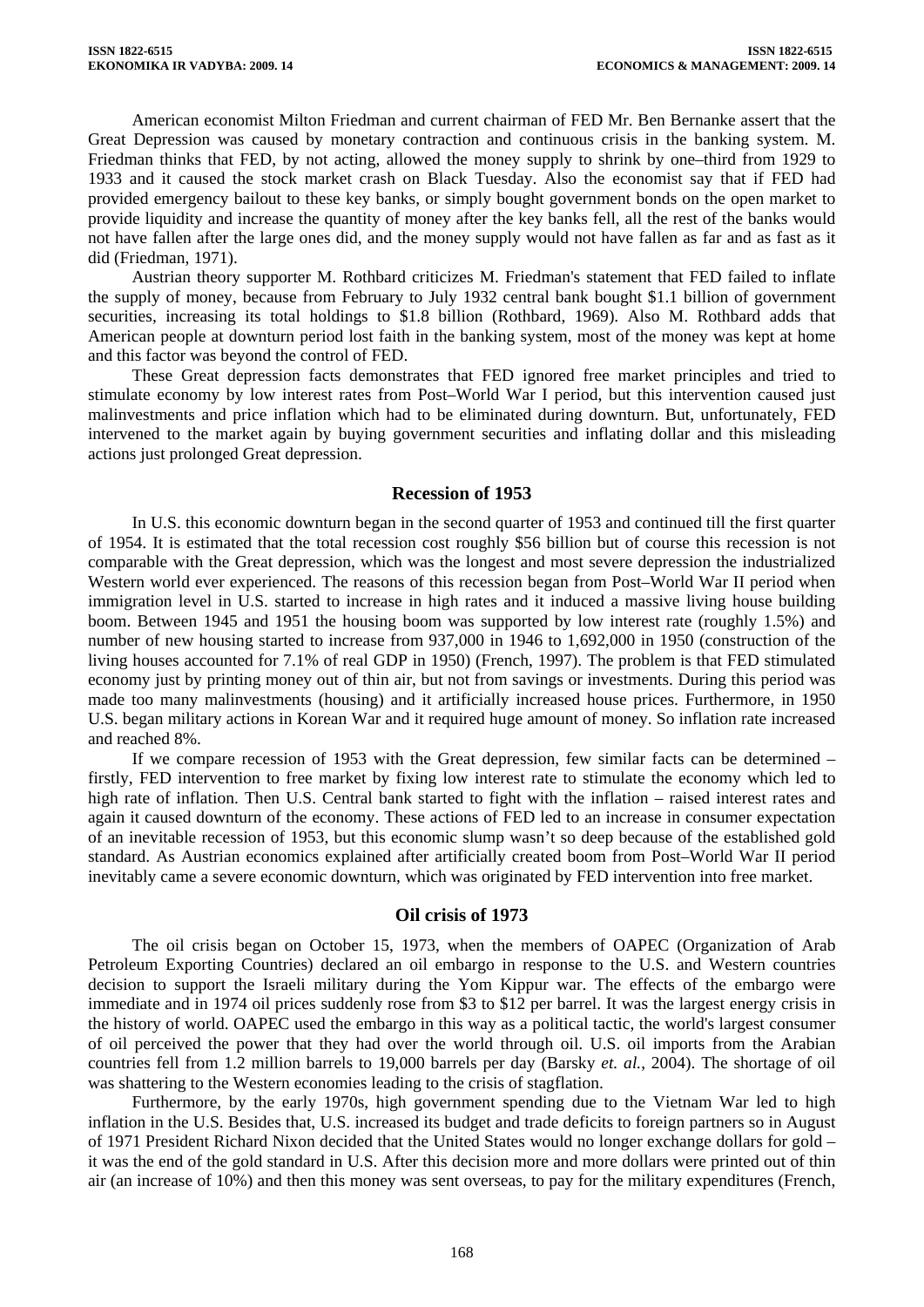1997). That's why most of the countries were demanding gold from U.S. to redeem its debt. And shortly most of the countries also refused to use the gold standard. The currencies became "fiat" not linked to or representing a claim on gold or anything else.

Oil crisis, involvement in Vietnam War and the end of the gold standard in U.S. increased distrust among investors and it generated a burst of asset bubble and crash in the stock market (Dow Jones Industrial Average lost 45% of its seven year value). During the oil crisis U.S. GDP fell by nearly 2.1% and inflation rate jumped from 3.4% to 12.3% (Barsky *et. al.*, 2004; French, 1997). The world oil embargo of 1973 and stock market crash began in October 1973 and ended in December 1974.

But oil embargo was caused mainly by price control of U.S. government, because taxes added as much as 60 % to the price of a gallon of petrol also massive government spending due to the Vietnam War and huge inflation - all these facts demonstrate government ignorance of capitalism principles. The end of the gold standard was the biggest mistake ever made by U.S. government which gave even greater control over U.S. monetary system. And according to Austrian theory of business cycles, massive spending and capital creating out of thin air brought U.S. to inevitable bust which ended in December 1974.

## **Early 1980s recession**

This 1980s recession was a severe economic downturn in the United States which began in July of 1981 and ended in November 1982. The primary reason of this recession was a policy established by the FED in 1980. The Depository Institutions Deregulation and Monetary Control Act gave the Federal Reserve greater control over the banks:

- Forced all banks to abide by the FED's rules;
- Allowed credit unions and savings and loans to offer checkable deposits;
- Allowed banks to merge;
- Raised the deposit insurance of US banks and credit unions from \$40,000 to \$100,000;
- Removed the power of the Federal Reserve Board of Governors under the Glass–Steagall Act and Regulation Q to set the interest rates of savings accounts;
- Allowed institutions to charge any interest rates they chose.

This policy gave wide variety of actions and banks rushed into real estate lending, speculative lending, and other ventures without taking into account the risk. At that time many people had one's faith in the banking system and deposited their money into banks, because Federal Deposit Insurance Corporation (FDIC) insured all deposit accounts. The FDIC was created to maintain public confidence and encourage stability in the financial system.

After oil embargo in U.S. interest rate was fluctuating from 4% to 13%, but suddenly in June 1981 FED started to fight inflation by raising interest rates to 20%. No doubt, inflation reached high rates through enormous credit expansion. Shrinking money supply plunged the American economy into a deep recession. In December 1982 the unemployment rate in the U.S. reached 10.8% (highest rate in post–war period), employment conditions deteriorated every month (French, 1997). Job cutbacks were especially severe in construction sector, steel and automobiles industry.

In June 1982, the number of bank went bankrupt steadily and it was a result of wrong monetary policy of FED and blind performance of commercial banks that lent a huge amount of money to very risky projects without proper risk analysis and pledging overvalued assets as a security. In the end of the year, FDIC had spent \$870 million to purchase bad loans, but it was too late to rescue number of banks from bankruptcy. Later this institution was reorganized.

FED interventions into banking sector with greater control policy and drastic change on interest rates were the main reasons of this recession. FED policy of low interest rates, non-existence of gold standard and fractional reserve banking system let to create new money out of nothing and it led to massive malinvestments (speculative stock market bubbles, housing boom) and high inflation. Massive bankruptcies of commercial banks were caused by fractional reserve banking system. And during this economic bust government tried to stimulate economy by printing and injecting new money into banking sector and it didn't allowed the malinvestments to be liquidated and according Austrian theory it just prolonged downturn.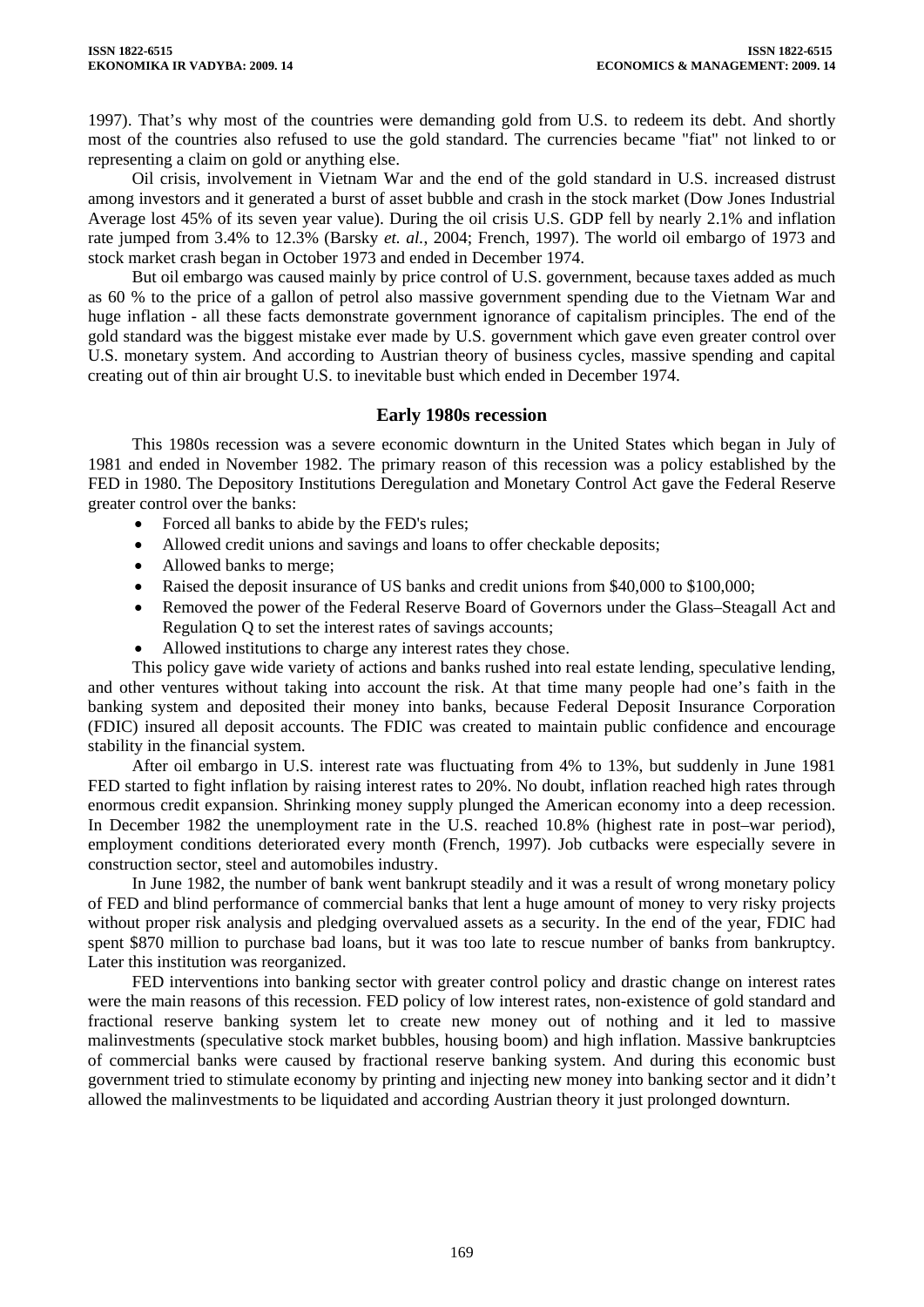### **Early 1990s recession**

This 1990s recession began in July 1990 and ended in June 1992. It was the longest recession since World War Two (see Figure 1.), it lasted roughly 22 months. Unemployment rate reached 8% during this recession.



**Figure 1.** The length of recessions from 1948 to 1992

This recession started on Black Monday of October 1987 when the stock market collapsed (Dow Jones Industrial Average Index fell by 22.6%). During the downturn of the Dow Jones many people sold out their assets, but, suddenly, stock market began to recover quickly. However, the most of the savings and loans were beginning to collapse, placing the savings of millions of Americans in jeopardy. Furthermore, in August 1990, U.S. began military actions in Persian Gulf War and then possible recovery was just an illusion. The oil price jumped from \$21 a barrel to \$46, it increased inflation but to less of a degree as the oil embargo in economic slump of 1973 (Mischel *et. al.,* 1993). Next few years high unemployment rates, massive government budgetary deficits, and slow figures of Gross Domestic Product growth affected the United States until June 1992. It is clear that history repeats itself and reasons of this recession were the same as in previous downturns analyzed – firstly, it started with massive government spending and high inflation. Most of the resources were allocated in Persian Gulf War and economic downturn, according Austrian theory, was a time of malinvestments liquidation. This period of liquidation was inevitable, because most of the capital didn't come from savings or investments, but it was simply created out of thin air.

# **Dot–com bubble**

"Dot–com" is referred to a company that does most of its business on the Internet, usually through a website that uses the popular top–level domain, ".com". Dot–com was a speculative bubble covering roughly the period between 1995 and 2001 during which stock markets in Western counties saw their value increase rapidly from growth in the new internet sector and related fields of IT (information technology). Stock prices of Dot–com companies rose at a very fast pace and it was caused by prevailing low interest rates, credit expansion and low unemployment level. The fast increase in stock value made investors decide to buy in expectation of further rises, rather than the thoughts that the shares were undervalued. And due to that, many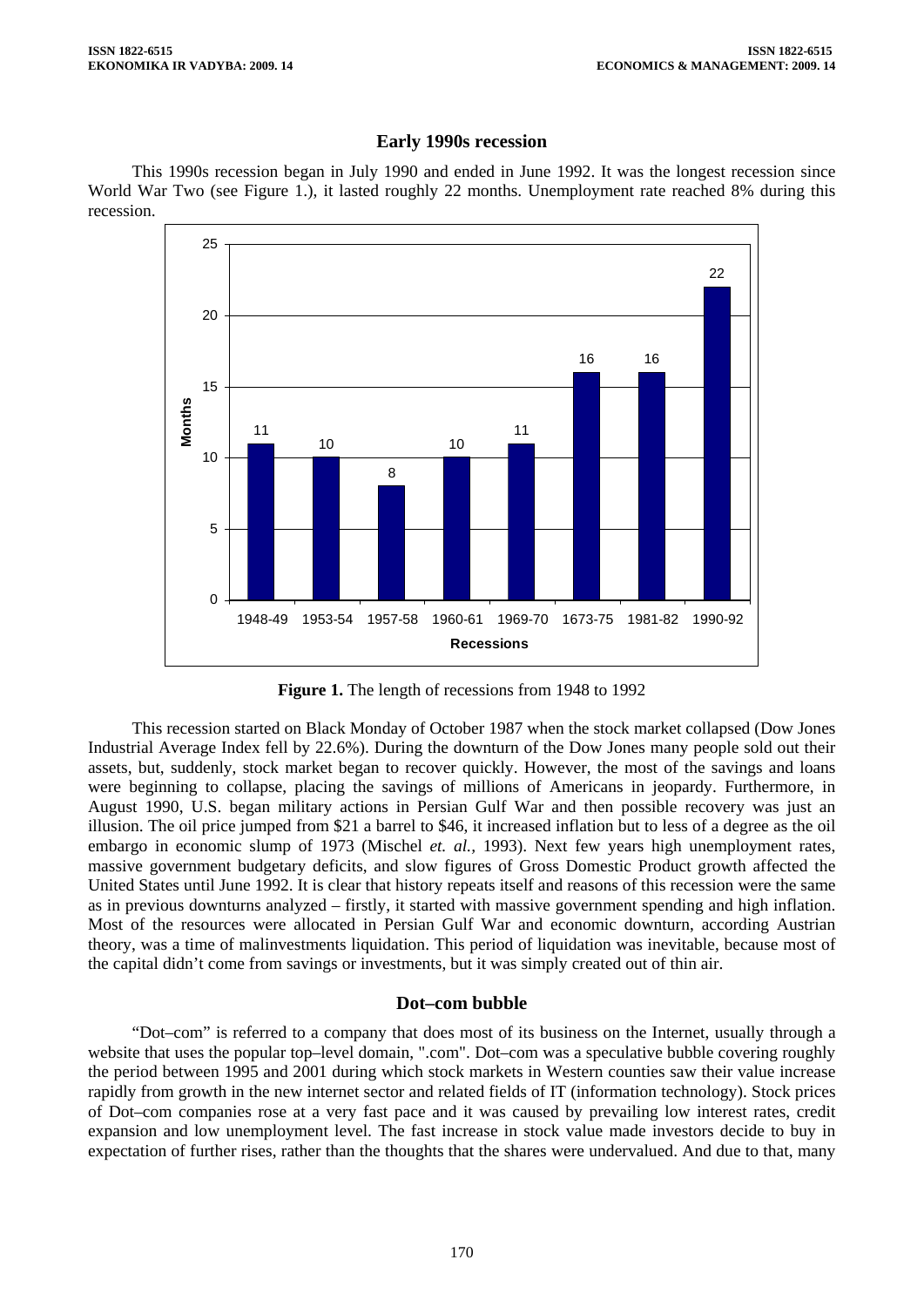Dot–com type companies become very aggressively overvalued (see the Figure 2 where the performance of the technology–heavy NASDAQ index is shown).

Observing the situation, FED decided that interest rates were too low for too long and starting from 1999 to early 2000, they increased interest rates six times. After that the economy was beginning to lose its speed of expansion. The investments without taking care of the business plan (or in short malinvestments) were obviously a huge problem and the result came from the companies themselves resulting on huge losses – most of the Dot–com companies became bankrupt. That leads on heavy fall down on NASDAQ by 80% and all Dot–com companies.



**Figure 2.** The technology–heavy NASDAQ index fluctuations between 1994 and 2005

For example, the Learning Company (American educational software company) bought by Mattel (Toy company) in 1999 for \$3.5 billion, sold for \$27.3 million at the burst of the bubble. Second example is Boo.com, which spent \$188 million in just six months in an attempt to create a global online fashion store but suddenly went bankrupt in May 2000 (Little *et. al.,* 2004).

Here we can see the same situation as in previously analyzed recessions. Firstly, FED cut interest rates and then many people started to invest in Dot–com companies. They believed that new technologies would have a revolutionary impact on productivity and this Internet boom will never end. But again FED increased interest rate to curb inflation and many Americans started to feel severe credit crunch.

During Dot–com bubble many people believed that it was a time of prosperity but it was just a illusion, because FED policy of low interest rates and fractional reserve banking system created billions of dollars out of thin air. It led to massive malinvestments on Internet companies and induced inflation-induced boom-and-bust-cycles, which lead to unsustainable debt levels on U.S. budget. This FED interventionism was total ignorance and abuse on free market principles and people's time preferences, which are crucial points on capitalism.

# **Conclusions**

In this article, most severe U.S. recessions from the Great depression to Dot–com bubble were revealed in light of Austrian business cycle theory. The following conclusions may be done:

• A closer look at all analyzed cases of economic downturns prove that U.S. in fact has never had free market in its economic system – manipulating the money supply and interest rates rejects all